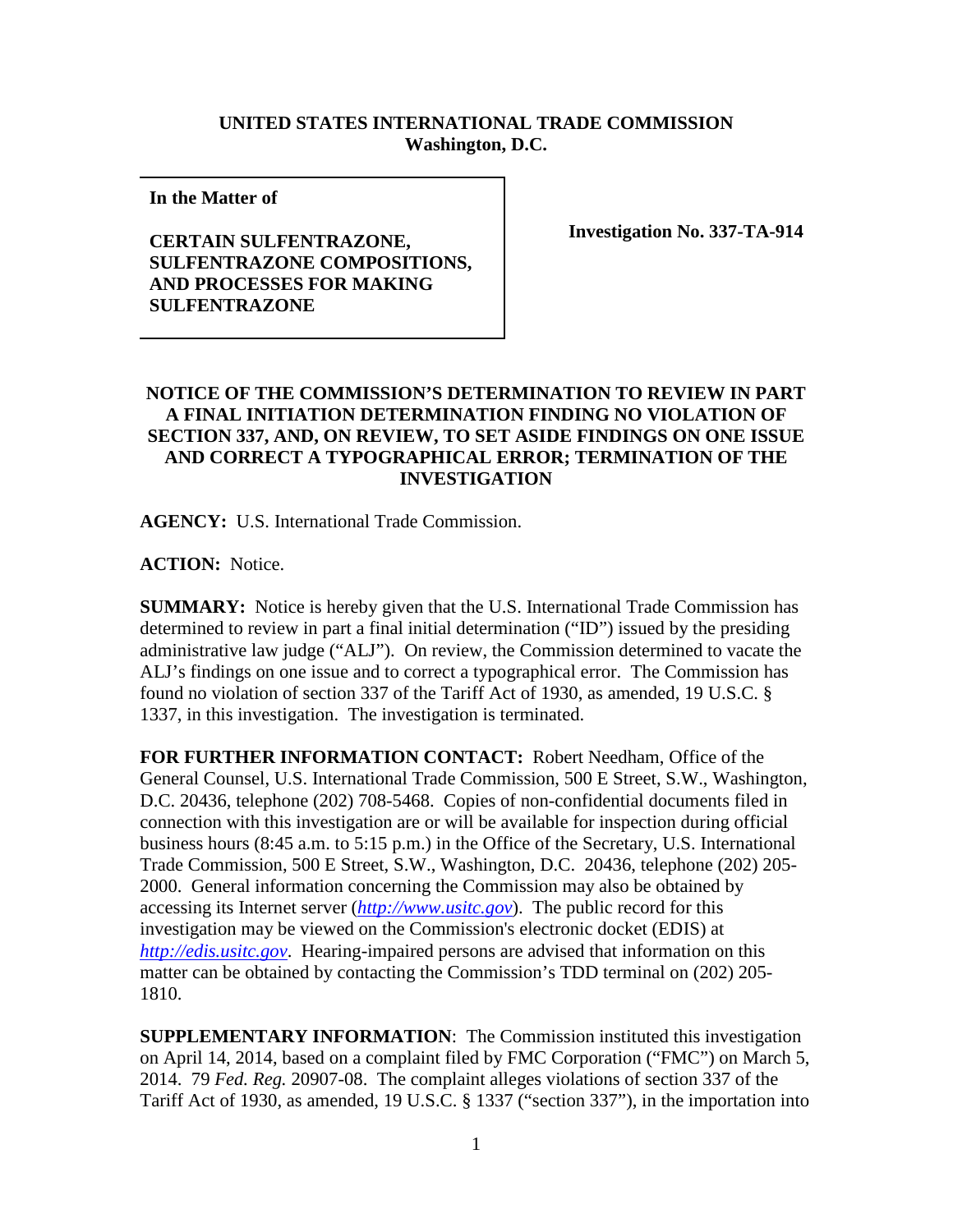the United States, the sale for importation, and the sale within the United States after importation of certain sulfentrazone active ingredient and formulated sulfentrazone compositions made by a process that infringes certain claims of U.S. Patent No. 7,169,952 ("the '952 patent"). The Commission's notice of investigation named as respondents Beijing Nutrichem Science and Technology Stock Co., Ltd., of Beijing, China ("Beijing Nutrichem"); Summit Agro USA, LLC, of Cary, North Carolina; Summit Agro North America, Holding Corporation of New York, New York; and Jiangxi Heyi Chemicals Co. Ltd. of Jiujiang City, China. *Id.* at 20908. The ALJ later granted FMC's motion to amend the complaint and notice of investigation to replace Beijing Nutrichem with Nutrichem Co., Ltd. ("Nutrichem"). Order No. 9 (May 29, 2014), *not reviewed* June 23, 2014. The Office of Unfair Import Investigations is also a party to the investigation.

On April 10, 2015, the ALJ issued her final ID finding no violation of section 337. She found that, under her claim constructions, there was insufficient evidence to conclude that the respondents infringed the asserted claims or that FMC satisfied either the technical prong or the economic prong of the domestic industry requirement. She further found that the respondents showed by clear and convincing evidence that the asserted claims of the '952 patent are invalid under 35 U.S.C. § 102(g).

On April 22, 2015, FMC filed a timely petition for review challenging nearly all of the ID's findings. On April 30, 2015, the respondents and the Commission investigative attorney timely opposed FMC's petition.

Having examined the record of this investigation, including the ALJ's final ID, the petition for review, and the responses thereto, the Commission has determined to review the final ID in part. The Commission has determined to review and set aside the ALJ's findings on the economic prong of the domestic industry requirement *See* 19 C.F.R. § 210.45(c).

The Commission has also determined to review the the ALJ's construction of "a temperature in the range of about  $120^{\circ}$ C to about  $160^{\circ}$ C" because it contains a typographical error. The ALJ cites the Commission's affirmance of her construction of the claim phrase during the temporary phrase of this investigation, but adds the word "about" to her quotation of the Commission's construction and to her final construction. Because the ID indicates the intent to be consistent with the Commission's construction, the Commission finds that the inclusion of the word "about" in the construction is a typographical error. On review, the Commission finds that "a temperature in the range of about 120 $\rm{^{\circ}C}$  to about 160 $\rm{^{\circ}C}$ " means "a temperature in the range of 120 $\rm{^{\circ}C}$  (+/-2.5 $\rm{^{\circ}C}$ ) to  $160^{\circ}$ C (+/-2.5 $^{\circ}$ C)." This minor change does not impact any of the ALJ's findings on infringement, invalidity, or the technical prong of the domestic industry requirement.

The Commission has determined not to review the remaining findings in the ID.